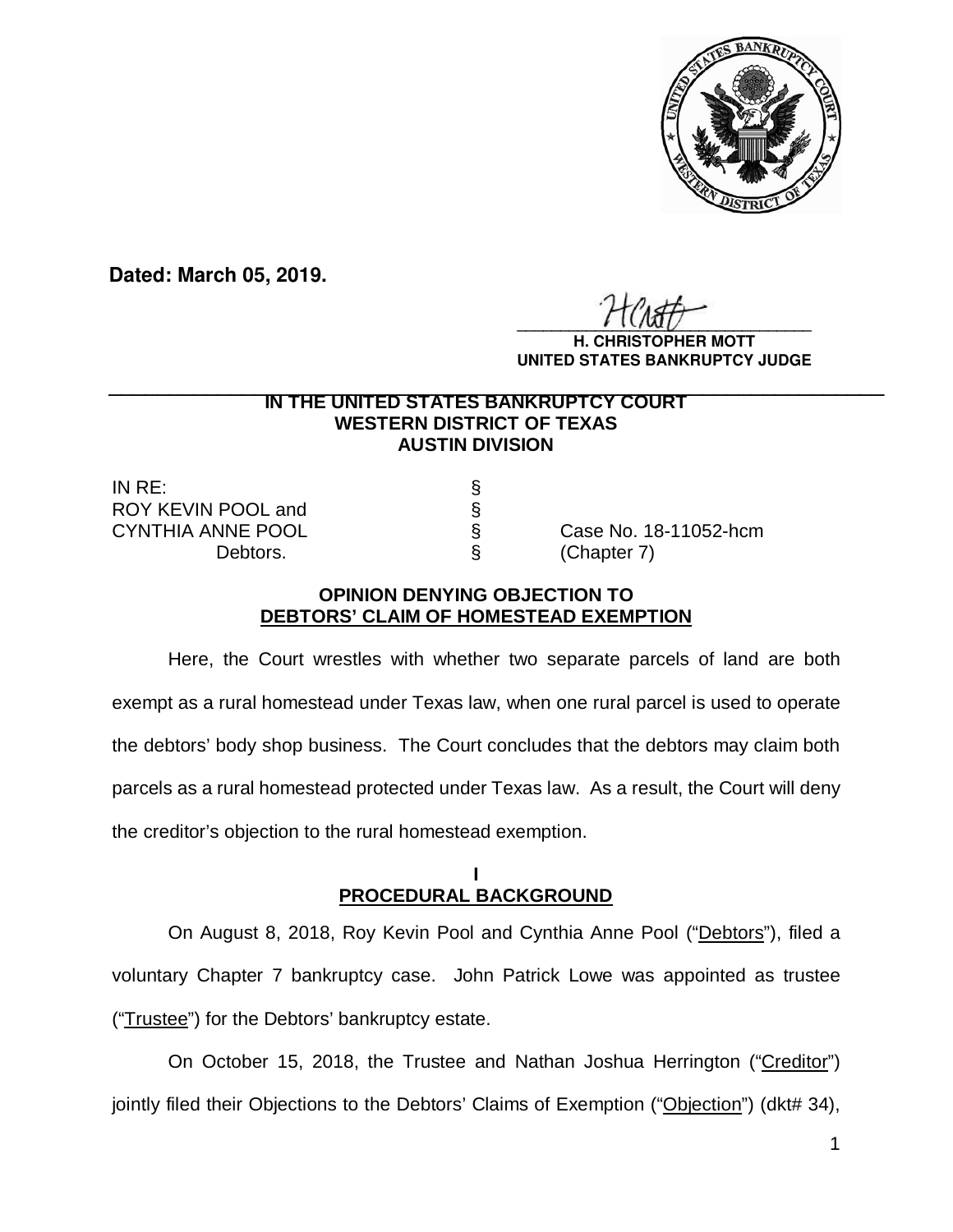objecting to the Debtors' claims of homestead exemption as to two separate, noncontiguous tracts of real property located in Llano County, Texas and Burnet County, Texas.

On October 31, 2018, the Debtors filed their Response to the Objection ("Response") (dkt# 35). In the Response, the Debtors denied several of the legal and factual contentions made in the Objection and requested that the Court deny the Objection.

At a hearing conducted on December 18, 2018, the Trustee advised the Court that he would no longer join the Creditor in objecting to the Debtors' exemptions. The Trustee then filed a notice of dismissal of his objections (dkt# 59). The Creditor continued to prosecute the Objection.

On December 20, 2018, the Court conducted a hearing on the merits of the Objection. Counsel for the Debtors and counsel for the Creditor presented legal argument. During the hearing, the Court admitted certain exhibits into evidence.<sup>1</sup> One of the Debtors, Mr. Pool, provided the only testimony.

At the conclusion of the hearing, the Court took its ruling on the Objection under advisement. The Court provided the parties with the opportunity to file post-hearing briefs. On December 20, 2019, the Debtors filed their brief with Legal Authorities (dkt# 61). On January 7, 2019, the Debtors filed their Supplemental Brief and Legal Authorities (dkt# 63).

 $\overline{a}$ 

<sup>&</sup>lt;sup>1</sup> The Court will refer to the Debtors' Exhibits as "Ex. D-\_"; and the Creditor's Exhibits as "Ex. C-\_."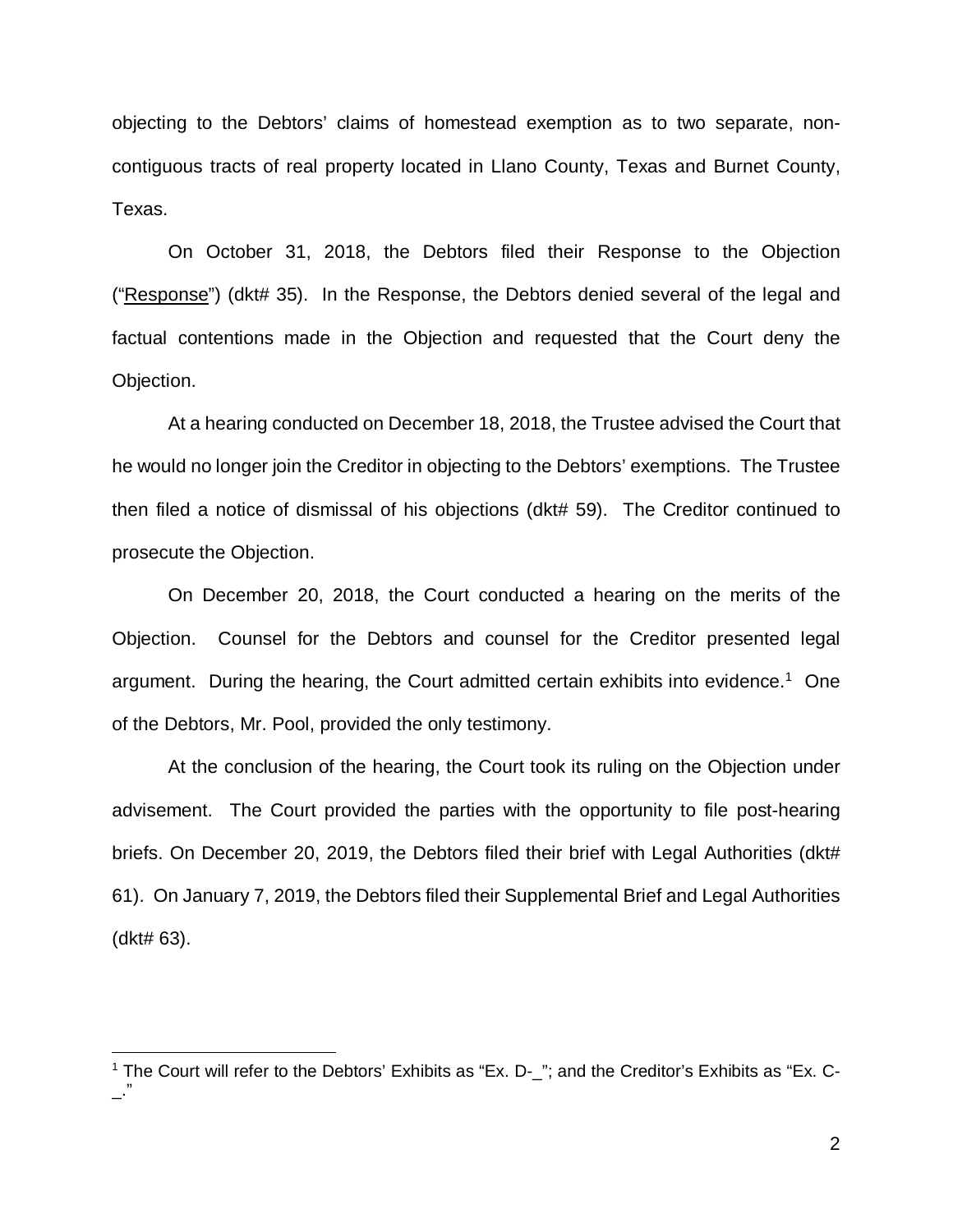#### **II JURISDICTION**

The Court has subject matter jurisdiction over the Objection under 28 U.S.C. § 1334(b). The Objection is a core proceeding pursuant to 28 U.S.C. §§ 157(b)(2)(B) (allowance or disallowance of exemptions from property of the estate). As a result, the Court has authority and jurisdiction to enter a final order on the Objection. This Opinion constitutes the findings of fact and conclusions of law of the Court pursuant to FED. R. BANKR. P. 7052 and 9014.

## **III FINDINGS OF FACT**

The Debtors claim two non-contiguous parcels of land as their exempt rural homestead under the Texas Constitution and the Texas Property Code in their Bankruptcy Schedules. First, the Debtors claim their residence comprising 1.4 acres in rural Sunrise Beach, Llano County, Texas ("Residence").<sup>2</sup> Second, the Debtors claim as exempt a separate, rural, non-contiguous tract of less than one acre in Kingsland, Burnet County, Texas, where Mr. Pool operates his automotive repair and restoration business known as "God's Hot Rod Shop" ("Body Shop").<sup>3</sup> Together, the Residence and the Body Shop comprise considerably less than 200 acres.

At the hearing, the parties stipulated that the Residence met the requirements for a rural homestead exemption. Although the parties did not dispute the Body Shop's rural

 $\overline{\phantom{a}}$ 

 $2$  The Debtors' Amended Schedule C refers to the Residence as "207 Mountain Top," and provides the following legal description of the property: "Unit 7, Lot 787, Sunrise Beach, Llano County, Texas." *See* Ex. C-3.

<sup>&</sup>lt;sup>3</sup> The Debtors' Amended Schedule C refers to the Body Shop as "100 C.R. 127," and provides the following legal description of the property: "ABS A0419 Green J. Harwell, 0.871 Acres, Burnet County, Texas." *See* Ex. C-3.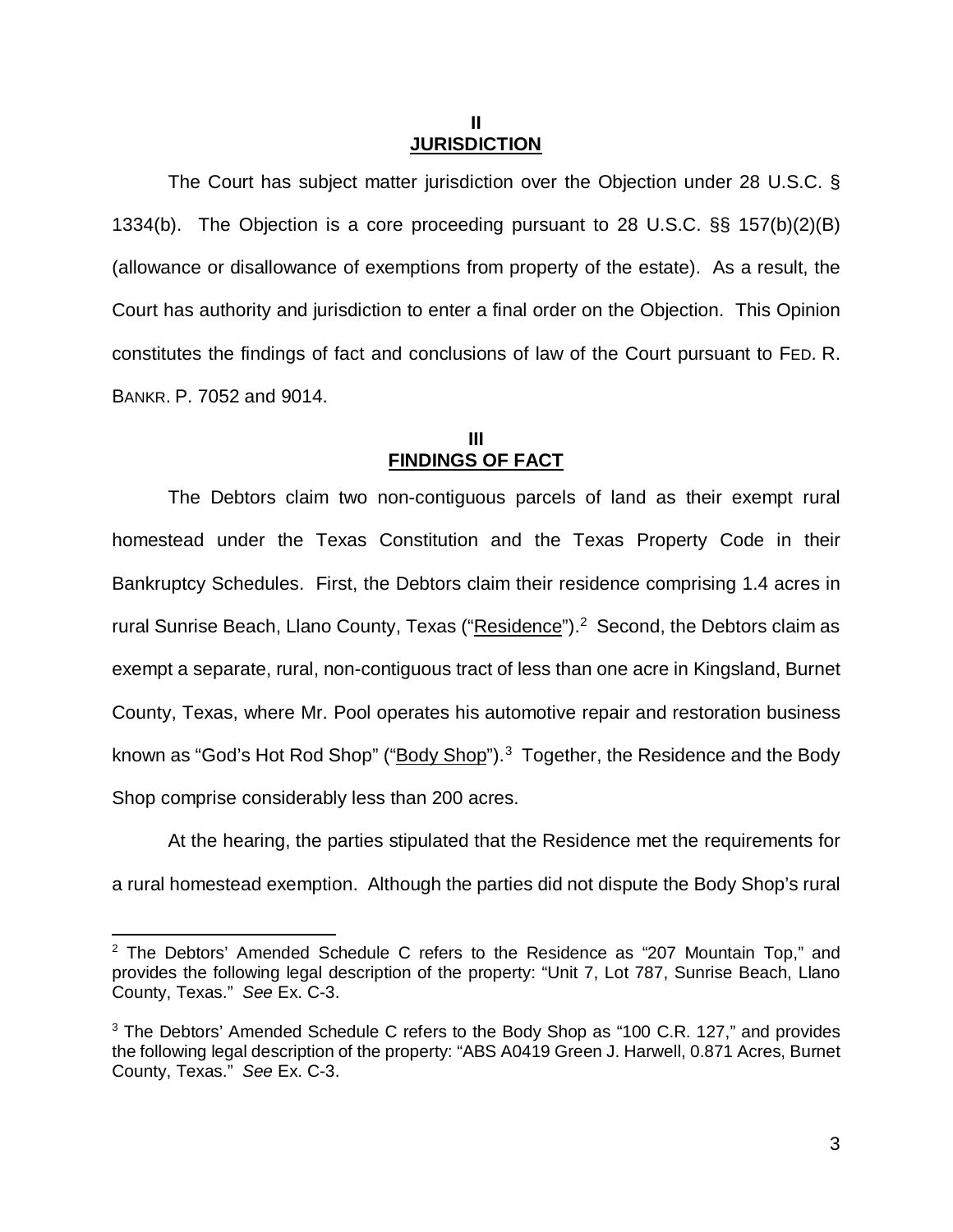character, they disagreed about whether the Debtors could properly claim the Body Shop as part of their exempt rural homestead.

Consequently, the argument and testimony presented by the parties at the hearing focused on the Body Shop's status as exempt homestead property. While the Debtors contended that the Body Shop was part of their rural homestead, the Creditor argued that the Body Shop was not exempt under Texas law.

In their Bankruptcy Schedules, the Debtors valued their Residence and the Body Shop at \$140,000 and \$200,000, respectively—totaling \$340,000—the lion's share of the Debtors' assets. Both properties, however, are subject to purchase money liens held by other secured creditors (about \$88,477 on the Residence and \$147,440 on the Body Shop). As a result, the claimed exemptions listed on their Bankruptcy Schedules amounted to \$51,523 in the Residence, and \$52,560 in the Body Shop—for a total homestead exemption claim of \$104,083.

As the crow flies, the Residence is just over two miles from the Body Shop. As the car drives, the properties are about ten miles apart. 4 The Residence and the Body Shop are on separate (non-contiguous) parcels of land. *See* Ex. C-6. The Residence and the Body Shop are both rural (not urban) properties.

Purchased by the Debtors in 2015, the Body Shop specializes in the repair, restoration, and maintenance of classic American automobiles. *See* Ex. D-4. Both Debtors actively work at the Body Shop four to five days per week, although Mr. Pool typically spends more time working at the Body Shop than Ms. Pool.

 $\overline{a}$ 

<sup>&</sup>lt;sup>4</sup> At the time of the hearing on December 20, 2018, the distance by car was about 23 miles due to a bridge closure resulting from severe flood damage in the fall of 2018.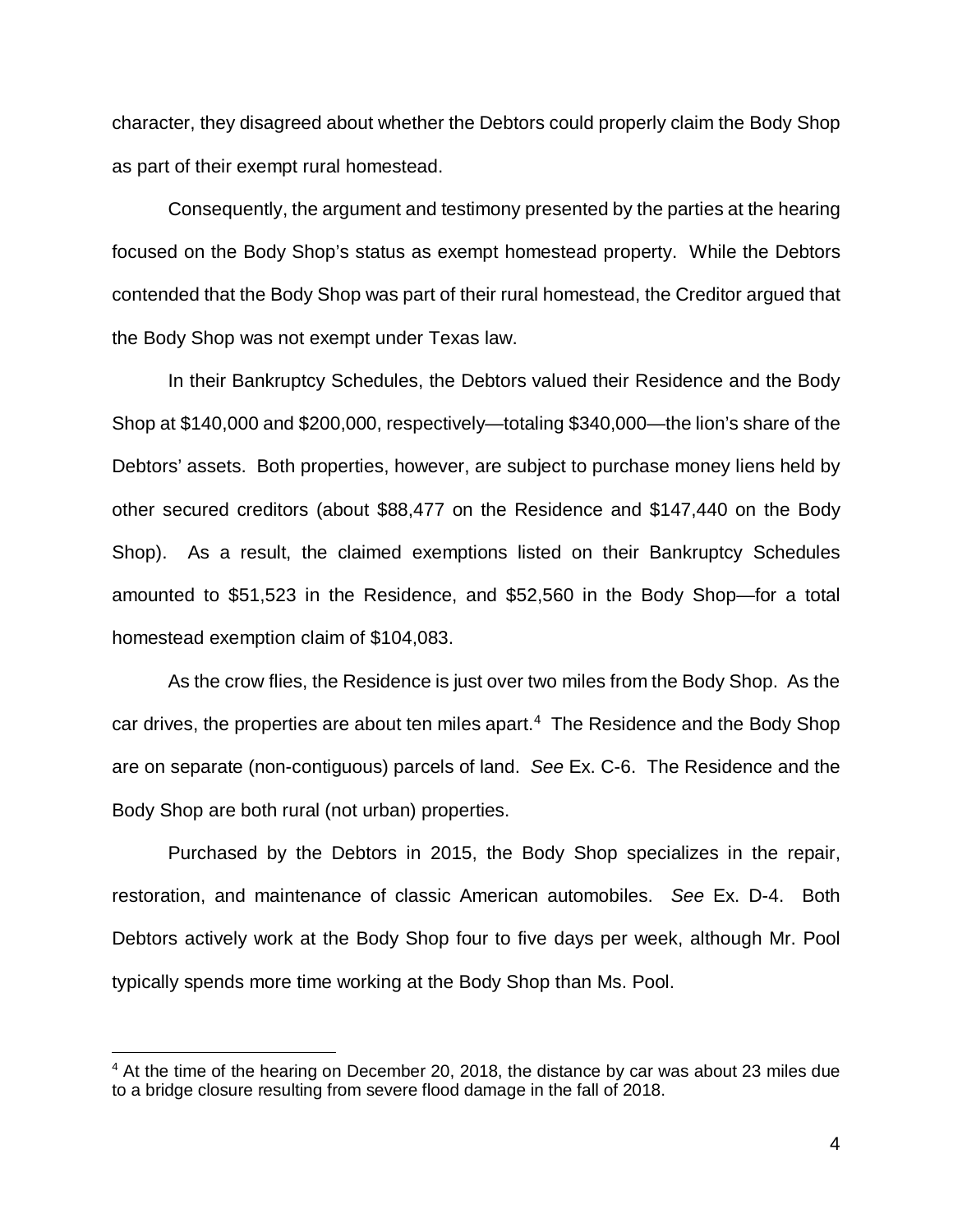The Debtors earn almost all their income from the work they perform at the Body Shop, which they use to support their family and to maintain and pay expenses associated with their Residence. *See* Schedules I and J, Ex. C-3. Mr. Pool is the head of the Debtors' household, and he works full-time at the Body Shop. He does not have any expertise other than working on cars; the Body Shop is where Mr. Pool practices his vocation. Without the Body Shop as their source of income, the Debtors and their minor daughter, as a family, would face great financial difficulty. The Body Shop income also allows the Debtors to cope with less foreseeable expenses, like those the Debtors recently incurred to address their daughter's medical issues.

The Debtors also use the Body Shop for purposes connected to their Residence. Mr. Pool uses the Body Shop's equipment and facilities to repair and maintain household items he brings there from the Residence. For example, on a number of occasions, Mr. Pool has made the short drive to the Body Shop to repair washers, dryers, and lawn equipment used at the Residence**.** Mr. Pool also uses equipment and tools from the Body Shop for routine home improvement and repair projects at the Residence on a regular basis. At the Body Shop, Mr. Pool repairs the Debtors' personal cars stored and used at the Residence. In one instance, Mr. Pool fabricated a barbeque pit at the Body Shop for use at the Residence. In another, Mr. Pool used some of the Body Shop's tools to repair a gazebo at the Residence that had fallen into disrepair. While working at the Body Shop, Mr. Pool regularly utilizes certain facilities normally associated with a home, such as the Body Shop's kitchen and shower. On at least one occasion, Mr. Pool has spent the night on the Body Shop's premises after working late into the evening.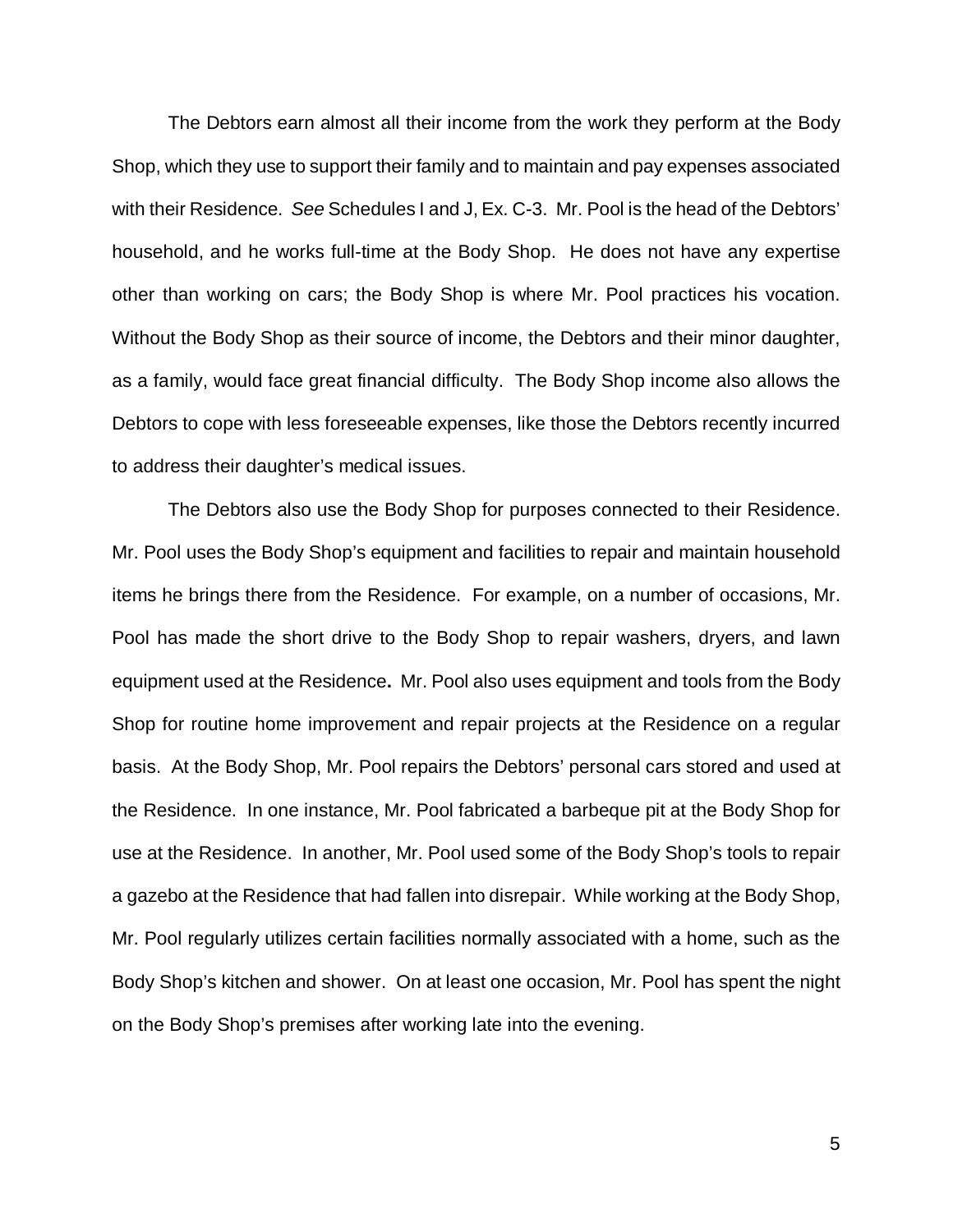### **IV CONCLUSIONS OF LAW**

### **A. Overview of the Texas Homestead Exemption**

Section 522(b)(1) of the Bankruptcy Code allows debtors who file jointly (*i.e.*, as spouses) to claim certain property as exempt. 11 U.S.C. § 522(b)(1). In Texas, debtors may choose either federal or state law exemptions. *See, e.g.*, *Beckwith v. Harris Cty. (In re Norra)*, 421 B.R. 782, 788 (Bankr. S.D. Tex. 2009). In this bankruptcy case, the Debtors have chosen state law exemptions—specifically, the rural homestead exemption set forth in the Texas Constitution and Texas Property Code. *See* TEX. CONST. art. XVI, § 51; TEX. PROP. CODE § 41.002(b).

Under Texas law, homestead claimants have the initial burden of proof to establish

the homestead status of property. *Perry v. Dearing (In re Perry)*, 345 F.3d 303, 311 (5th

Cir. 2003) (applying Texas law).

The rural homestead protection is enshrined in the Texas Constitution, which provides, in pertinent part, as follows:

The homestead, not in a town or city, shall consist of not more than two hundred acres of land, which *may be in one or more parcels*, with the improvements thereon . . .

TEX. CONST. art. XVI, § 51 (emphasis added).

The Texas Property Code defines a rural homestead for a family in the following

manner:

*If used for the purposes of a rural home*, the homestead shall consist of:

(1) for a family, not more than 200 acres, *which may be in one or more parcels*, with the improvements thereon . . .

TEX. PROP. CODE  $\S$  41.002(b)(1) (emphasis added).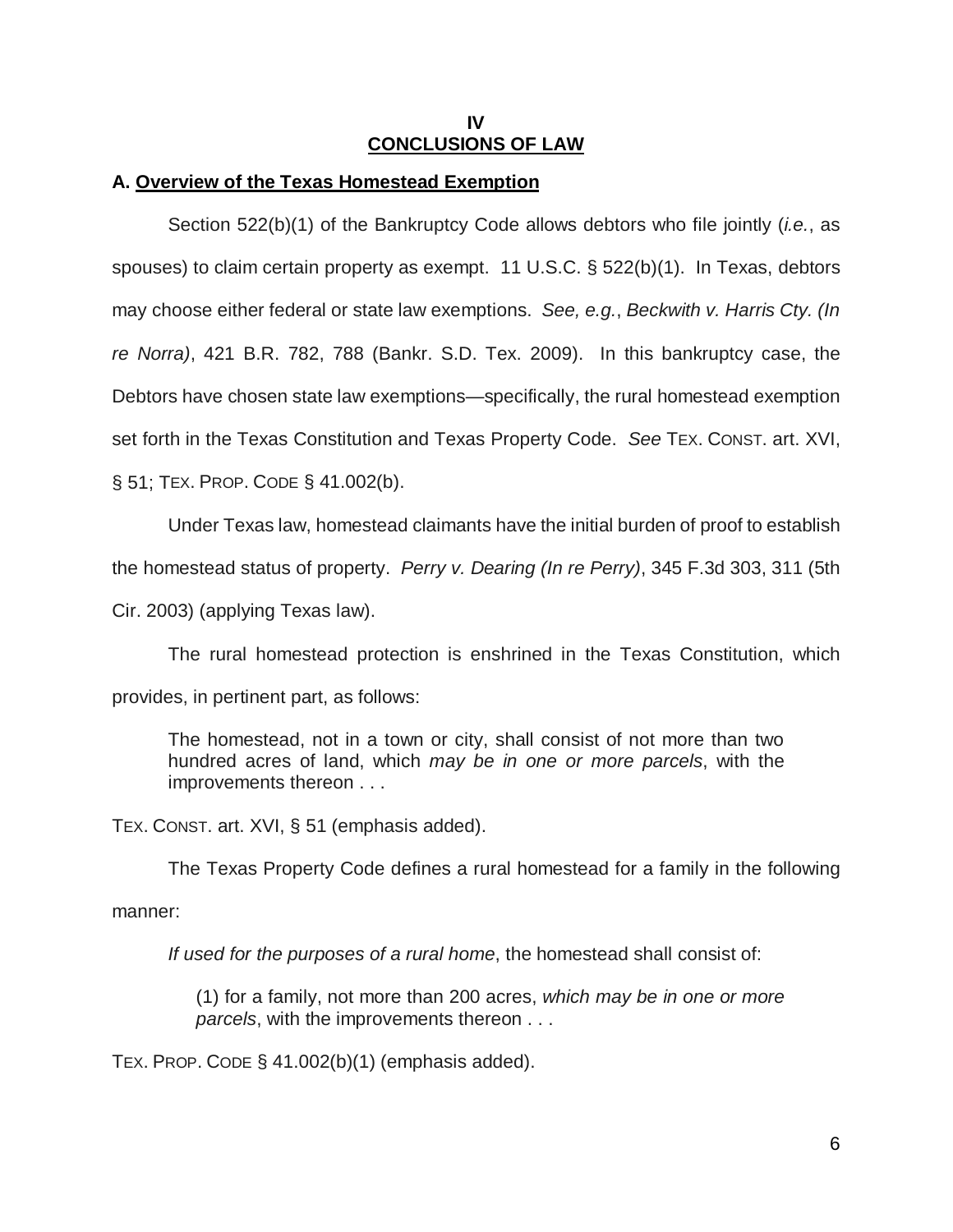Courts have consistently interpreted Texas homestead law for a handful of virtually inalienable legal propositions. First, homesteads are "favorites of the law" in Texas. Courts liberally construe the homestead protections set forth in the Texas Constitution and the Texas Property Code. *See, e.g.*, *Perry,* 345 F. 3d at 316; *Bradley v. Pac. Sw. Bank (In re Bradley)*, 960 F.2d 502, 507 (5th Cir. 1992) (supporting citations omitted).

 Second, a "rural" homestead may consist of one or more non-contiguous (separate) parcels. *See, e.g.*, *Autry v. Reasor*, 108 S.W. 1162, 1164 (Tex. 1908); *Fajkus v. First Nat'l Bank*, 735 S.W.2d 882, 884 (Tex. App.—Austin 1987, writ denied); *see also*  TEX. PROP. CODE § 41.002(b). By contrast, if an "urban" homestead consists of more than one lot, the lots must be contiguous to be granted homestead protection. *See, e.g.*, *Seidemann v. New Braunfels State Bank*, 75 S.W. 2d 167, 167-68 (Tex. Civ. App.—Austin 1934, writ ref'd); *see also* TEX. PROP. CODE § 41.002(a) (urban homestead "may be in one or more contiguous lots, together with any improvements thereon").

Third, regardless of whether a property is urban or rural, claimants face little trouble proving that their place of residence falls within the homestead exemption. *See, e.g.*, *Bradley*, 960 F.2d at 507 ("[p]ossession and use of land by one who owns it and who resides upon it makes it the homestead *in law and fact*.") (emphasis in original) (supporting citations omitted).

Fourth, by statute, an "urban" homestead may include the claimant's business property (*i.e.,* "a place to exercise a calling or business"). TEX. PROP. CODE § 41.002(a); *see, e.g.*, *Haynes v. Vermillion*, 242 S.W.2d 444, 446 (Tex. Civ. App.—Fort Worth 1951, writ ref'd n.r.e.). By contrast, the statute granting "rural" homestead protection does not expressly include a claimant's business property. *See* TEX. PROP. CODE § 41.002(b).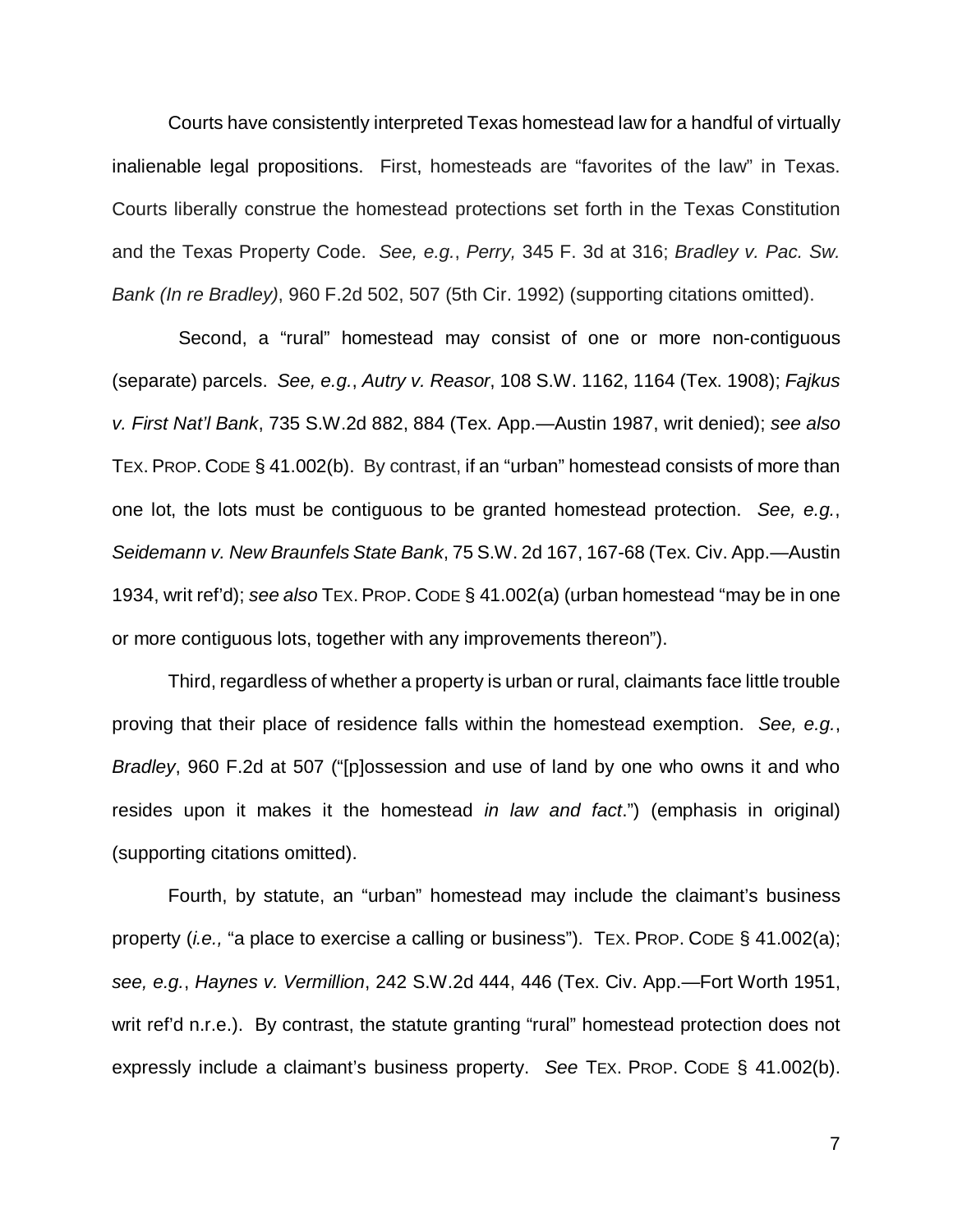Courts, however, generally describe rural homestead property as including property that is used in connection with the residence for the claimant's business, or for the "comfort, convenience, or support" of the family. *See, e.g.*, *Perry,* 345 F. 3d at 317 (the purpose of rural and urban homestead exemptions is to "protect not only the home, but also the property that enables the head of the household to support the family"); *In re Schott*, 449 B.R. 697, 702 (Bankr. W.D. Tex. 2011) (to qualify as a rural homestead, one tract must be used as a residence and the other tract must be used for the "comfort, convenience, or support of the family".)

Despite these well-established principles of Texas homestead law, room for debate exists on the scope of a "rural business" homestead—the issue presented in the instant case.

#### **B. Rural Homestead Protection Extends to Business Property**

The precise homestead issue in this case is whether the Debtors can claim their rural, non-contiguous property used for their business (the Body Shop) as exempt under Texas homestead law.

The Texas Property Code does not expressly protect a debtor's business as part of a rural homestead. *See* TEX. PROP. CODE § 41.002(b). However, the Fifth Circuit, after carefully examining Texas law, has concluded that a rural homestead may include property where a debtor conducts his business. *See Perry*, 345 F.3d at 316-8.

In *Perry*, the Fifth Circuit dealt with a debtor that claimed a "rural" homestead consisting of his residence and a contiguous tract where the debtor operated his business—a mobile home and RV park. *Id.* at 315. The bankruptcy court concluded that the tract where the debtor ran his business did not fall within the exemption, holding that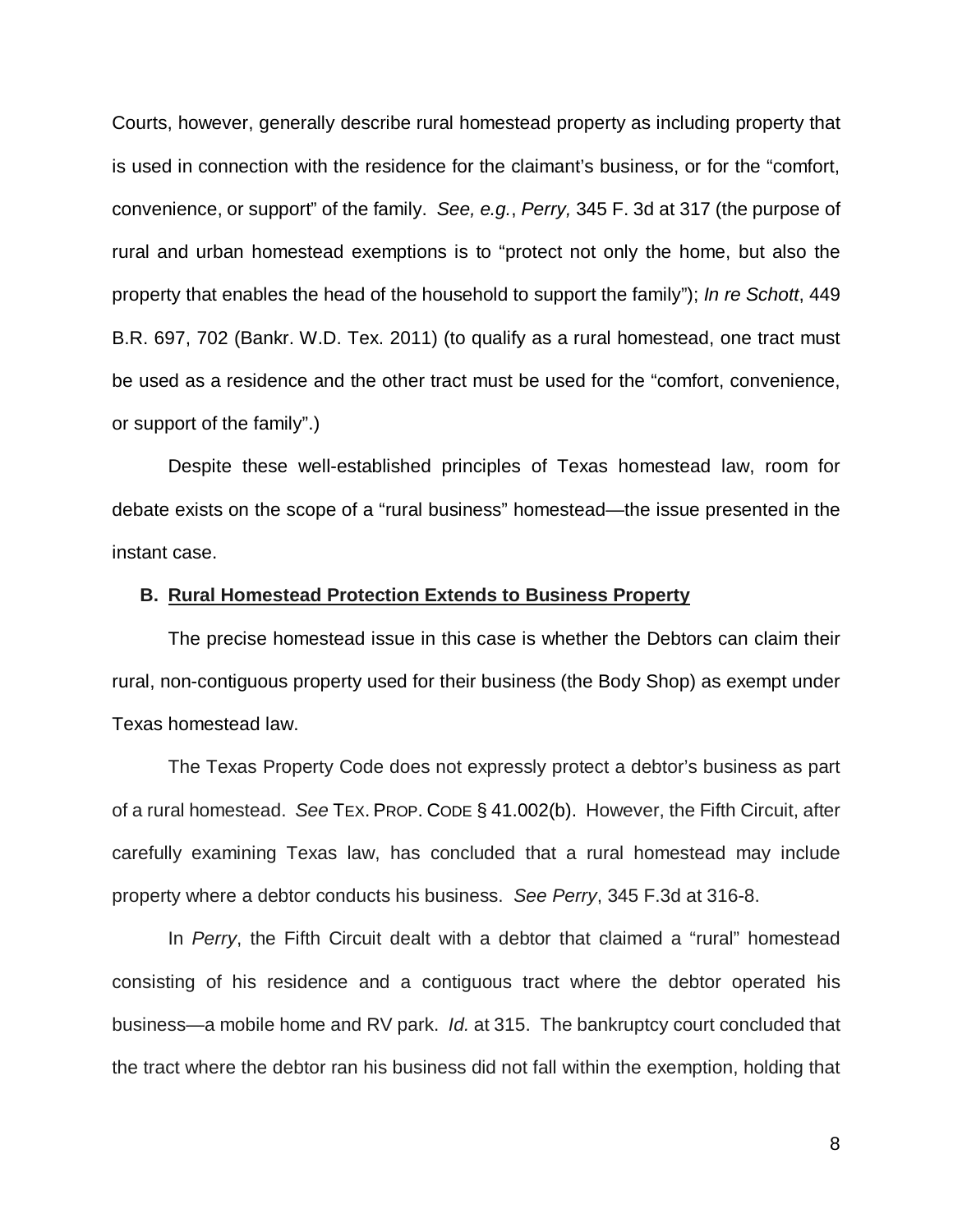a rural homestead does not extend to business property and the operation of a business on the tract forfeited the homestead protection. *In re Perry,* 267 B.R. 759, 768 (Bankr. W. D. Tex. 2001). The Fifth Circuit (and the district court) reversed the bankruptcy court. The Fifth Circuit held that a rural homestead can include not only a debtor's residence but may also include property where a debtor operates his business. *See Perry,* 345 F. 3d at 318.

In reaching its decision, the Fifth Circuit recognized that a "business element has historically been embedded within the definition of a rural homestead" under Texas law, and cited a number of Texas cases in support. *See id.* at 316-18. The Fifth Circuit quoted a Texas Court of Appeals decision explaining the purpose of the rural homestead exemption as follows:

Undoubtedly the purpose of the homestead exemption is to shield from creditors a place for the family to live *and a place for the head of the family to exercise his calling or business to enable him to support the family*. It was contemplated that a rural homestead would serve both purposes, and, therefore, no separate provision was made for a residence and a business homestead, although it was permitted that the homestead consist of separate and detached parts, if used for the purposes of a home . . .

*Id.* at 317 (citing *Thomas v. Creager*, 107 S.W.2d 705, 709 (Tex. Civ. App.—Eastland 1937, writ dism'd w.o.j.) (emphasis in original).

At bottom, the Fifth Circuit concluded that the "purpose of the homestead exemptions, both urban *and* rural, has been to protect not only the home, but also the property that enables the head of the household to support the family." *Perry,* 345 F. 3d. at 317 (emphasis in original). The Fifth Circuit ultimately remanded the *Perry* case to the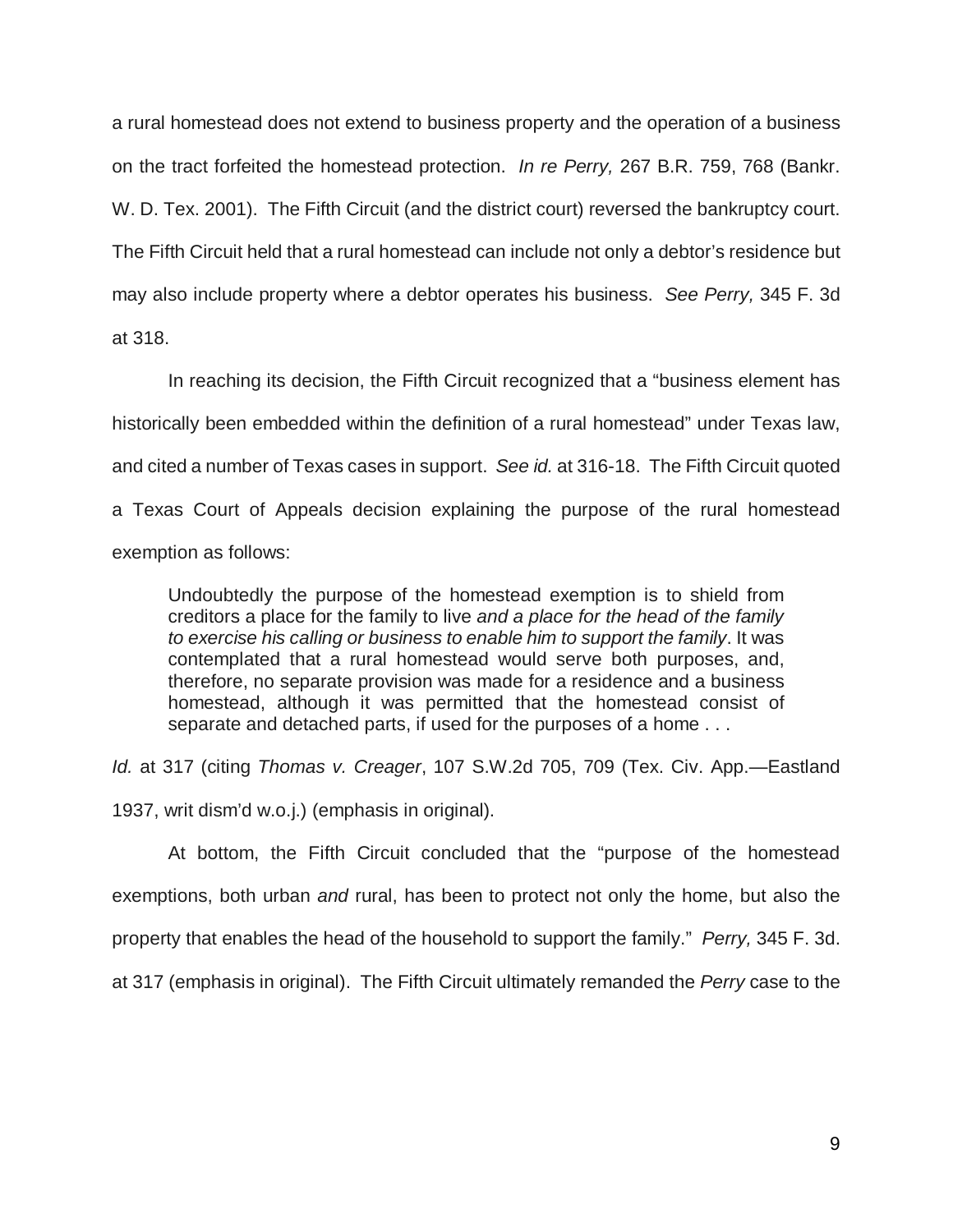bankruptcy court to determine if the debtor abandoned the RV and mobile home portion of the tract he rented out to others. 5

On its face, the Fifth Circuit decision in *Perry* seems to provide a clear-cut answer to the issue presented in this case. The Body Shop and the Residence are "rural" properties that have been claimed by the Debtors as their exempt "rural" homestead. The Body Shop is the Debtors' business. The Body Shop generates income for the Debtors, which supports their family and their Residence. The Debtors have not rented the Body Shop to others, so abandonment is not an issue here.

But the seemingly clear-cut answer the *Perry* decision provides is muddied by a footnote the Fifth Circuit added in dictum. In the footnote, the Fifth Circuit observed that *if* the mobile home and RV park had been "separated" from the debtor's residence, the *Perry* case would have been decided differently:

Property that is *separated* from the land on which the claimant resides must be used principally for the purposes of a home if it is to be included in a claimant's rural homestead . . . *Separate* land that is devoted primarily to generating income for the family, however, is not used principally for home purposes and thus is not included in the rural homestead.

*Perry,* 345 F. 3d at 318, n. 22 (emphasis added) (internal citations omitted).

 $\overline{\phantom{a}}$ 

Here, the Creditor (understandably) seizes upon this *Perry* footnote*.* The Creditor argues that, because the Body Shop is on a *separate* (non-contiguous) tract of land from the Residence and generates income, the Debtors cannot claim the Body Shop as their rural business homestead. Upon close examination, however, this Court finds that the

<sup>&</sup>lt;sup>5</sup> Remand to the bankruptcy court was necessary, as the Fifth Circuit recognized the significant body of Texas case law holding that continuously renting a portion of a homestead may constitute an abandonment of that portion of the homestead. *Perry*, 345 F. 3d at 318-9 (citing *Mays v. Mays*, 43 S.W.2d 148, 152 (Tex. Civ. App.—Beaumont 1931, writ ref'd); *Texas Bldg. & Mortg. Co. v. Morris*, 123 S.W.2d 365, 371 (Tex. Civ. App.—Beaumont 1938, writ dism'd)).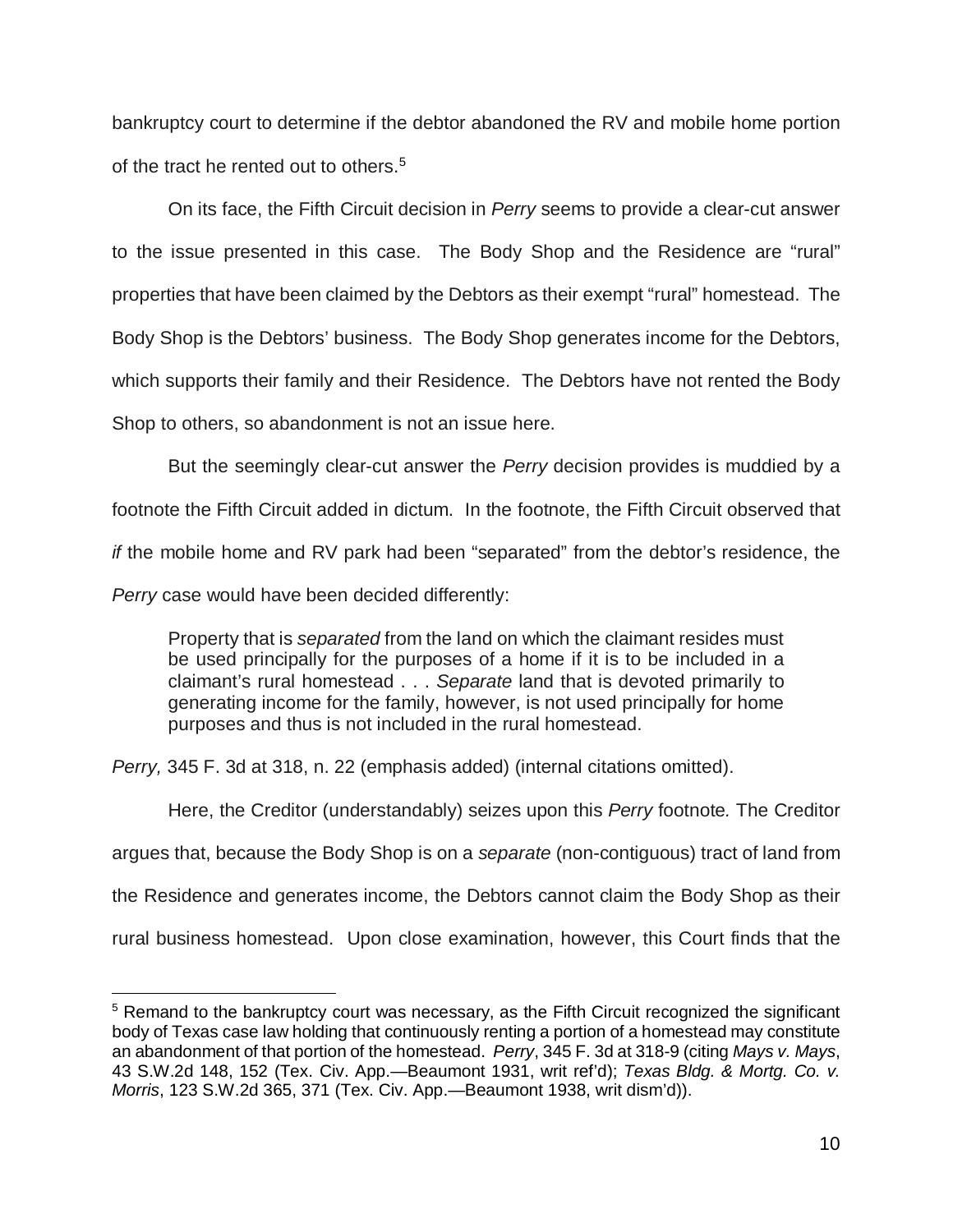broadly-worded *Perry* footnote relied upon by the Creditor is taken out of context and is not controlling. First, the footnote is dictum, and therefore, not binding. Second, the *Perry* footnote appears to make an overbroad observation inconsistent with the fundamental legal principle that a rural homestead can include a separate (*i.e.*, non-contiguous) tract that generates income to support a family.

#### **1.** *The Perry Footnote is Non-Binding Dictum.*

 To begin with, the *Perry* footnote relied upon by the Creditor is dictum that the Court is not bound to follow. Obiter dictum ("dictum") is defined as: "[a] judicial comment . . . that is unnecessary to the decision in the case and therefore not precedential." *Perez v. Stephens*, 784 F.3d 276, 281 (5th Cir. 2015) (quoting BLACK'S LAW DICTIONARY (10th ed. 2014). A statement is dictum if it "could have been deleted without seriously impairing the analytical foundations of the holding" and "being peripheral, may not have received the full and careful consideration of the court that uttered it." *Int'l Truck & Engine Corp. v. Bray*, 372 F.3d 717, 721 (5th Cir. 2004) (supporting citations omitted). As such, dictum is not precedential—it does not bind future courts. *See id.*

The *Perry* footnote was unnecessary to the Fifth Circuit's decision in that case. Specifically, the footnote briefly commented on a hypothetical scenario of a rural business homestead that included a *non-contiguous* (*i.e.*, separate) tract of land. However, the holding and factual setting in *Perry* dealt with a rural business homestead on a *contiguous* (*i.e.*, not separate) tract of land. *See Perry,* 345 F. 3d at 307, 315. The commentary contained in the *Perry* footnote was peripheral and unnecessary to the Fifth Circuit's holding in that case. As a result, the *Perry* footnote is dictum and is not binding here.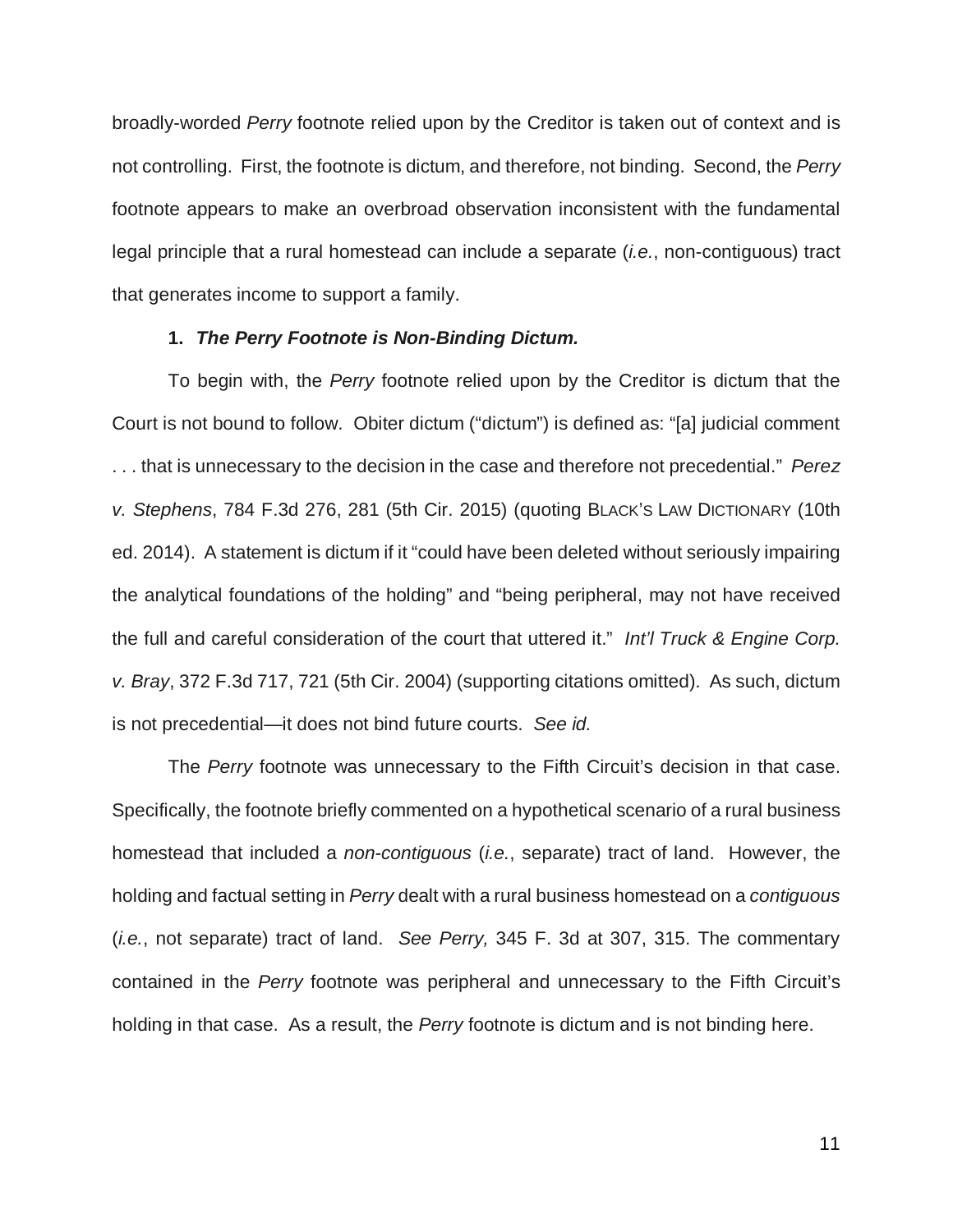Indeed, the *Perry* opinion itself recognizes the peril of relying on Fifth Circuit dicta concerning Texas homestead law*.* In *Perry,* the bankruptcy court held that a debtor's business can never be part of a rural homestead under Texas law, relying on a "sweeping" footnoted statement made in dictum by the Fifth Circuit in its previous decision in *Bradley.* 345 F.3d at 316 (citing *Bradley*, 960 F.2d at 506 n. 6).The Fifth Circuit, in *Perry*, overruled the bankruptcy court, recognizing that the *Bradley* footnote was non-binding dictum. *Id.* Accordingly, the Fifth Circuit concluded in *Perry* that the bankruptcy court's reliance on the prior dictum of the Fifth Circuit was erroneous. *See Perry*, 345 F. 3d at 315-16.

## **2.** *Separate, Non-Contiguous Property Used to Support a Family May be Part of a Rural Homestead*

For several reasons, the Court respectfully disagrees with the broad dictum in the *Perry* footnote that a rural homestead cannot include *separate* (non-contiguous) rural property used to generate income for the family. Instead, the Court holds that a rural homestead under Texas law can include non-contiguous (separate) property where a debtor actively operates a business to support a debtor's family and has a nexus to the residence.

First, the dictum recited in *Perry* suggesting that a rural homestead cannot be on "separate" land is fundamentally inconsistent with the Texas Constitution and the Texas Property Code. Both expressly recognize that a "rural" homestead can be located on *non-contiguous* (*i.e.*, separate) parcels. *See* TEX. CONST. art. XVI, § 51; TEX. PROP. CODE § 41.002(b); *see also Autry*, 108 S.W. at 1164; *Fajkus*, 735 S.W.2d at 884. By contrast, only an "urban" homestead must be on *contiguous* (*i.e.*, not separate) lots to receive homestead protection under Texas law. *See* TEX. PROP. CODE § 41.002(a).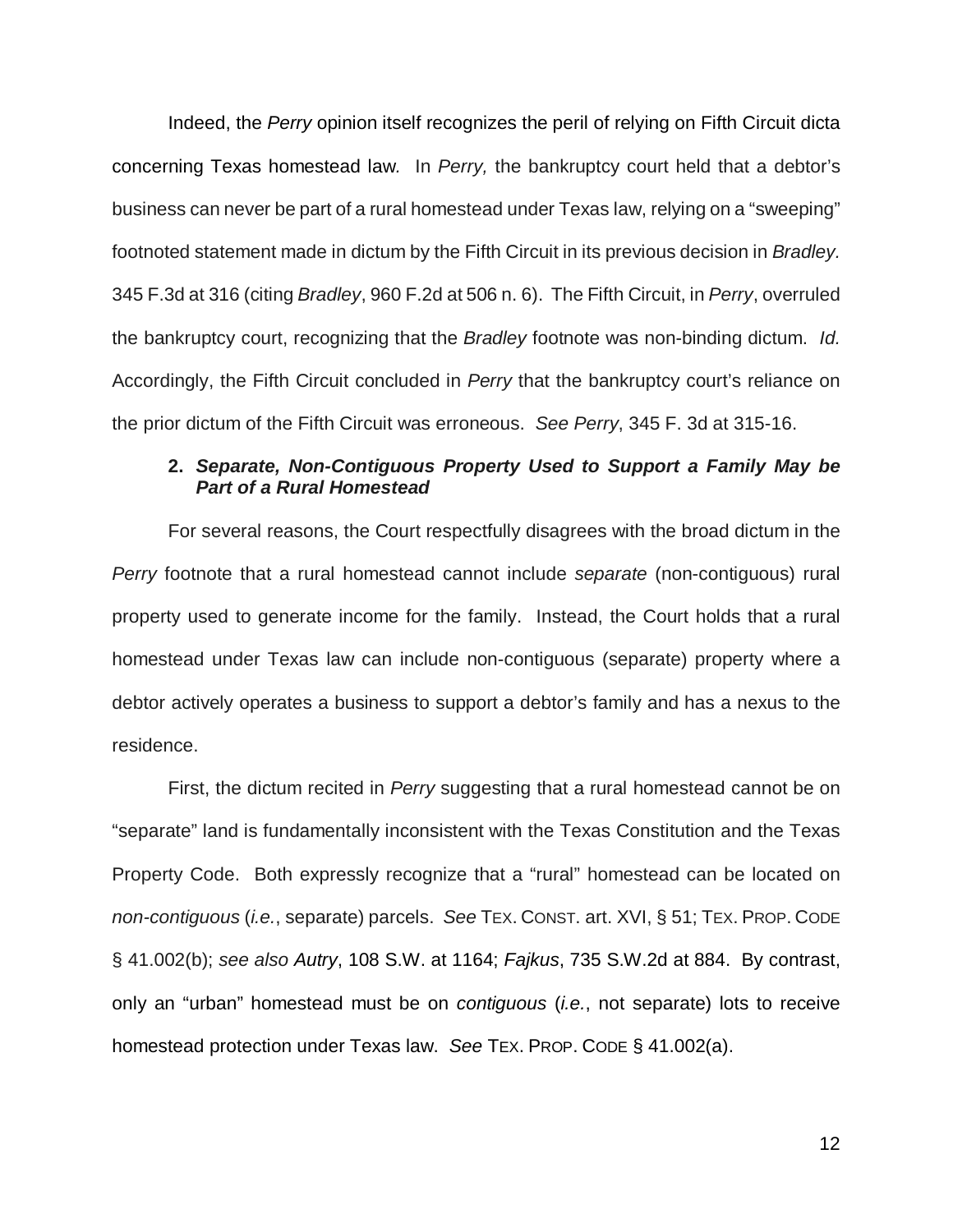Second, the cases cited to support the dictum footnote in *Perry* do not appear to directly support the legal propositions contained in the footnote. *See Perry,* 345 F.3d at 318, n. 22*.* The *Perry* footnote cites to only one case, *Walker v. Dailey*, 290 S.W. 813 (Tex. Civ. App. 1927), for the proposition that separate land devoted primarily to generating income is not included in a rural homestead.6 But the *Walker* case dealt with an *urban* homestead with *contiguous* tracts, where one of the tracts was abandoned and rented by the claimant. *See Walker*, 290 S.W. at 814. The *Walker* case did not deal with a *rural* homestead encompassing a *non-contiguous* (separate) tract that was actively used by the claimant to generate income and operate a business to support his family.

Third, the broad dictum expressed by the Fifth Circuit in *Perry* seems at odds with several of the basic legal principles set forth in the main text of the opinion. *Perry* contains the following statements of Texas homestead law in the body of the court's opinion: (a) the purpose of both the rural and urban homestead exemptions the "has been to protect *not only the home, but also the property that enables the head of the household to support the family*"; (b) Texas homestead laws must be interpreted "equally broadly" to protect the "family home *and* a place where the head of the household may pursue his 'calling' or 'business'"; (c) the purpose of the homestead exemption "is to shield from creditors a place for the family to live *and a place for the head of the family to exercise his calling or* 

 $\overline{\phantom{a}}$ 

<sup>6</sup> The other cases cited in the *Perry* footnote do not hold that a rural homestead cannot include separate tracts used to generate income to support the family. Two of the cited cases recognize that under Texas law, a rural homestead claimant need not reside on the separate tract, so long as the separate tract is used for the "support of the family." *See In re Brooks*, 233 B.R. 696, 700 (Bankr. N.D. Tex. 1999); *In re Mitchell*, 132 B.R. 553, 565 (Bankr. W. D. Tex. 1991) (supporting citations omitted). The other two cited cases deal with urban, contiguous tracts claimed as a homestead—not rural, separate tracts. *See Continental Inv. Co. v. Schmeich*, 145 S.W. 2d 219, 220-1 (Tex. Civ. App.—Galveston 1940, writ ref'd); *Seidemann*, 75 S.W.2d at 168-69.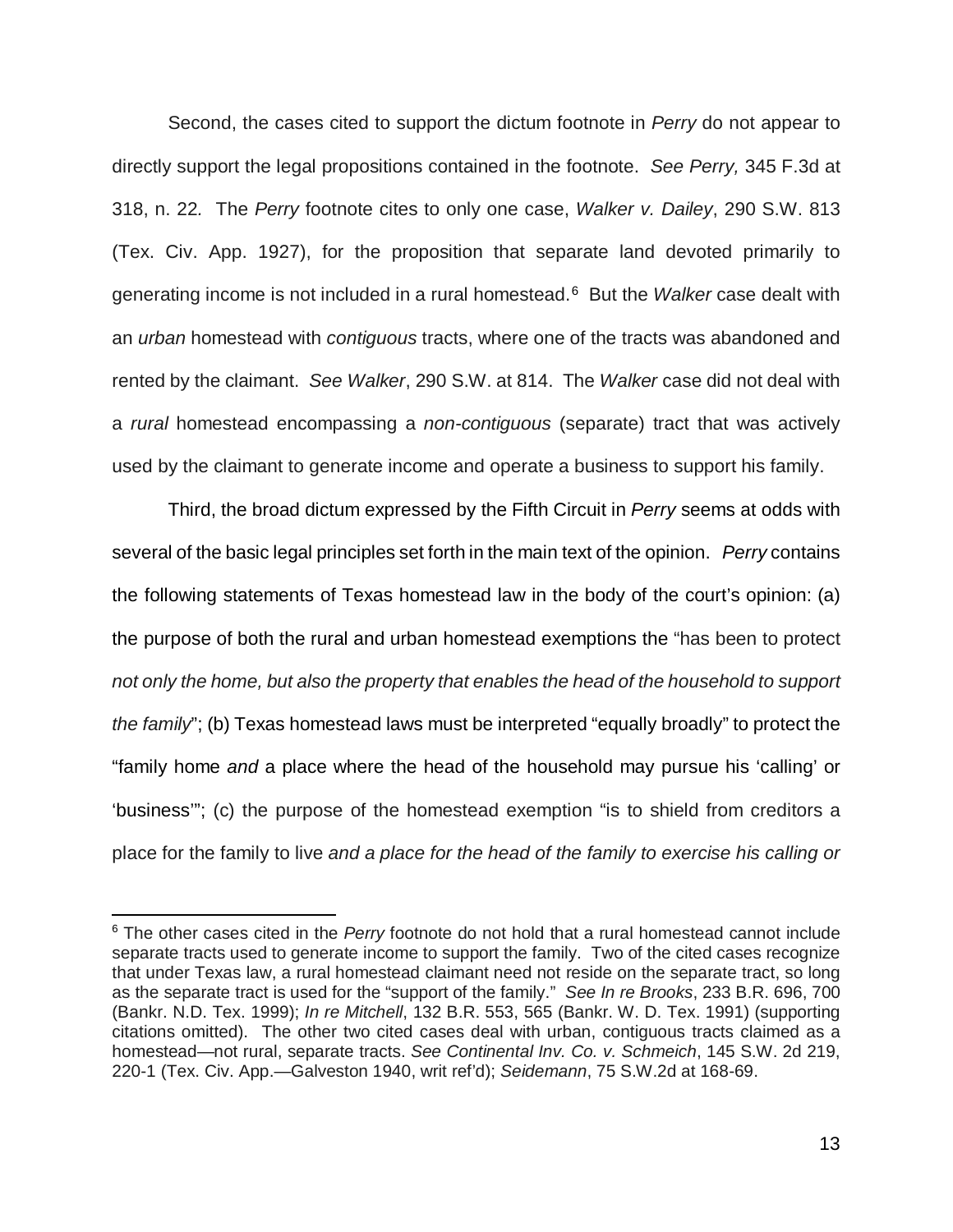*business* to enable him to support the family" and that a rural homestead serves "both purposes"; and (d) the Texas rural homestead exemption "should not be construed as reserving merely a residence where a family may eat, drink and sleep, *but also* a place where the head or members may pursue such *business* or avocation as is necessary for the support and comfort of the family." *See Perry,* 345 F. 3d at 316-7 (emphasis added) (supporting citations omitted).

Finally, several court decisions—decided before and after *Perry*—have found that non-contiguous rural property used to support the debtor's family is part of the protected rural homestead, even if the debtor resides on a separate tract.

 For example, in *Crump*, the debtors claimed two non-contiguous tracts about nine miles apart as their rural homestead. *In re Crump*, 533 B.R. 567, 569-70 (Bankr. N.D. Tex. 2015). One tract was used as the debtors' residence, and the other non-contiguous tract had been farmed by the debtors to support their family. *Id.* at 570. An objection to the debtors' rural homestead claim was made as to the separate farming tract, on the basis that the tract had been "abandoned" by the debtors when it was leased as a saltwater disposal facility and to a sharecropper. The *Crump* court found that the separate farming tract had not been abandoned by the debtors, citing the Fifth Circuit decision in *Perry*. *Id.* at 573-4. In so doing, the court in *Crump* held that the uninhabited farming tract was used for the "comfort, convenience or support of the family" and that the farming of the uninhabited tract had a "sufficient nexus" to the residential tract, entitling the uninhabited tract to protection as part of the rural homestead. 533 B.R. at 572 (supporting citations omitted). In short, the *Crump* court allowed a debtor to claim both a residence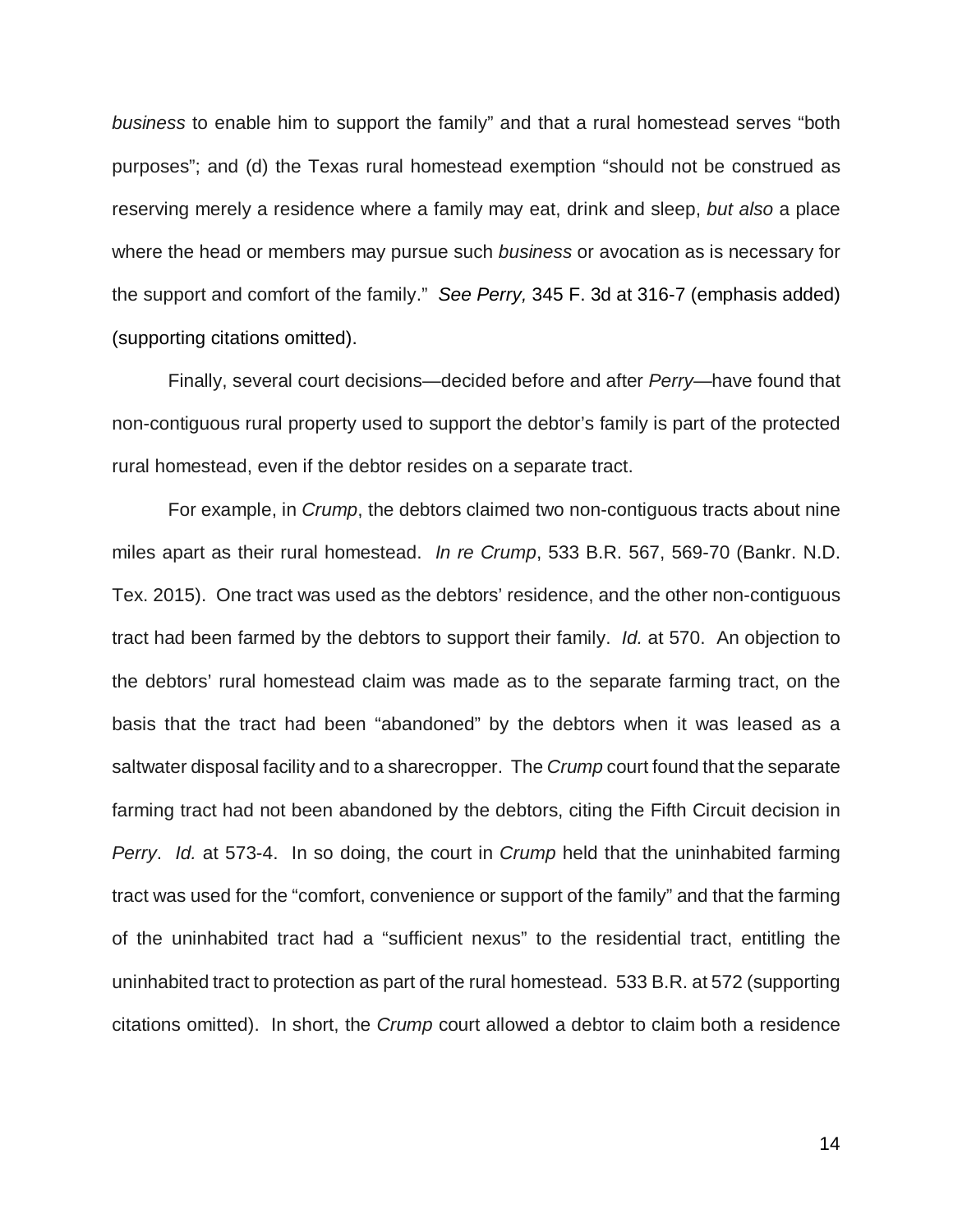and non-contiguous, income-producing property that was used to support the debtor's family as a rural homestead.

Similarly, in *Baker*, the debtor claimed two separate tracts of land as a rural homestead. *In re Baker*, 307 B.R. 860, 862 (Bankr. N.D. Tex. 2003). The debtor resided on one tract. The other tract was income-producing, as the debtor received payments through the Conservation Reserve Program in return for taking the tract out of cultivation. The uninhabited tract was also used occasionally by the debtor's son for hunting. Recognizing that the separate, uninhabited tract must be used in connection with the residential tract for the "comfort, convenience or support of the family," the *Baker* court held that the income-producing tract was part of the debtor's rural homestead. *Baker,* 307 B.R. at 863-64 (supporting citations omitted). The *Baker* court noted that "mere economic support through collection of rent alone"—without the debtor's present right to possession of the property—would not have been sufficient to protect the uninhabited tract as a rural homestead. 307 B.R. at 863. In short, the *Baker* court allowed a debtor to claim as a rural homestead both a residence and non-contiguous, income-producing property used by a debtor for support.

Indeed, Texas courts have often recognized that separate, non-contiguous, rural property is also protected by the rural homestead exemption when debtors demonstrate their active use of the separate land to "support their family." *See, e.g.*, *Riley v. Riley*, 972 S. W. 2d 149, 154 (Tex. App. –Texarkana 1998, no pet.) ("[t]o establish a homestead claim in rural property, the claimant must reside on part of the property and use the property for purposes of a home, although the claimant need not reside on all the parcels so long as the other tracts are used for the support of the family"); *In re Webb*, 263 B.R.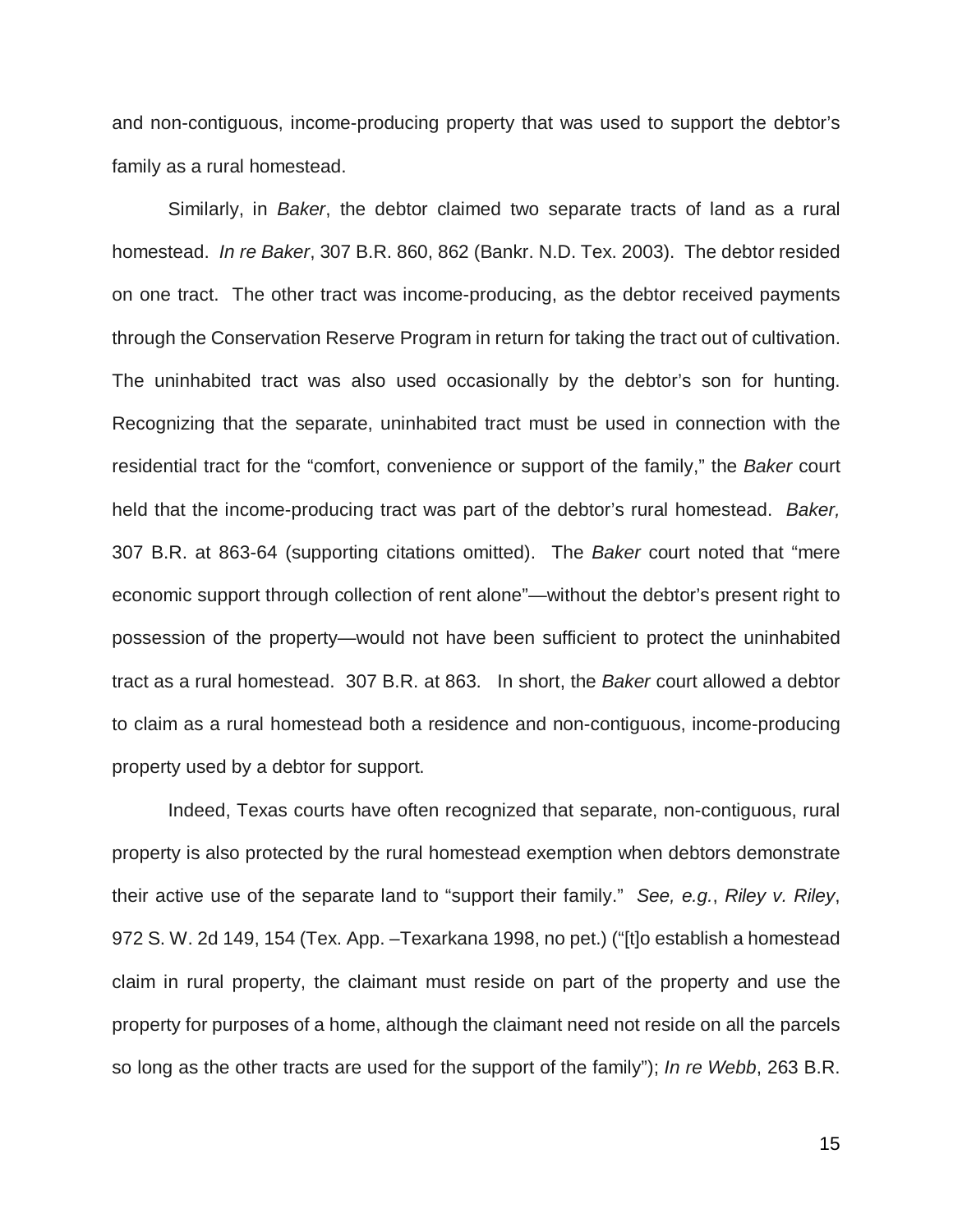788, 792 (Bankr. W.D. Tex. 2001) (supporting citations omitted). In an early rural homestead case, the Texas Supreme Court determined that the debtor "impressed the homestead character upon" four non-contiguous parcels separate from the tract where he lived, because the debtor demonstrated that he had "personally worked" each of the separate parcels. *Cocke v. Conquest*, 35 S.W.2d 673, 678 (Tex. 1931).

Consistent with these decisions, courts have recognized that a debtor's receipt of *passive* income from rural non-contiguous property—such as mere rent collection—is not sufficient to create rural homestead protection for the non-contiguous property. *See, e.g.*, *Norra*, 421 B.R. at 792; *In re Brown*, 78 B.R. 486, 487 (Bankr. N.D. Tex. 1987); *see also Perry*, 345 F.3d at 318-19. Courts have also denied a rural homestead exemption when the claimant did not presently use the non-contiguous property to generate income. *See, e.g.*, *In re Saldana*, 531 B.R. 141, 158-59 (Bankr. N.D. Tex. 2015); *Palmer*, 391 B.R. at 391-92.

Several courts have also required the claimant to demonstrate that an active "nexus" exists between the residence tract and the non-contiguous tract to satisfy the "purposes of a rural home" standard under the Texas Property Code. *See, e.g.*, *PaineWebber v. Murray*, 260 B.R. 815, 830 (E. D. Tex. 2001); *Crump*, 533 B.R. at 572; *Schott*, 449 B.R. at 705; *In re Palmer,* 391 B.R. at 392; *see* TEX. PROP. CODE § 41.002(b).

In *Murray*, for example, the district court explained that, "[u]nless the noncontiguous tract somehow supports the home, it has no *nexus* with the residence tract and is nothing more than another piece of property," and therefore, "a claimant must demonstrate distinct evidence that the noncontiguous piece of property is associated with the residence tract and that it is more than a separate plot of land." 260 B.R. at 830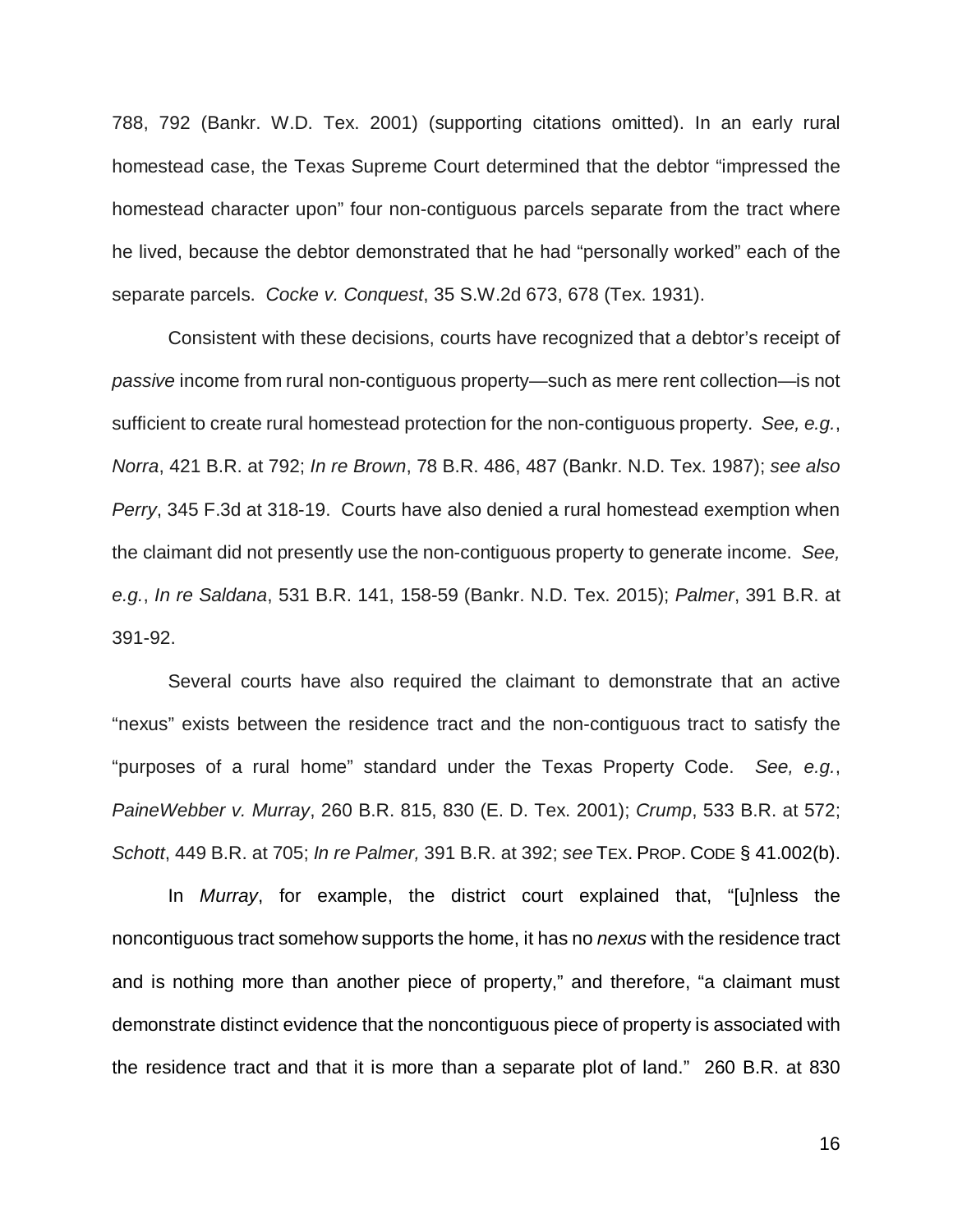(emphasis added). In *Murray*, the court concluded that the debtor established this "nexus" on his non-contiguous tract because he used it to cut wood and for hunting. *Id.* at 831. Similarly, in *Crump*, the court concluded that the use of the separate, non-contiguous tract for farming established a nexus to the debtor's residential tract sufficient to qualify it as part of their homestead. 533 B.R. at 572.<sup>7</sup>

In the other decisions requiring the presence of a nexus between the separate rural properties, the courts held that the claimants failed to show that the non-contiguous property was associated with their residential tracts because the claimants did not presently use the separate property in question. Instead, the claimants, in each case, only expressed an *intent* to use the separate property at some point in the future. In *Schott*, the court decided that the debtor could not claim the separate tract in question (a golf course) as part of his rural homestead, because the tract was investment property that the debtor intended to develop in the future. 449 B.R. at 706. The court in *Palmer* spotted similar issues, concluding that the debtor's future intent to use a separate, noncontiguous tract for haymaking, a cattle business, and dog training did not establish its nexus with the residential property sufficient to provide rural homestead protection on the separate parcel. 391 B.R. at 392.

 $\overline{\phantom{a}}$ 

 $<sup>7</sup>$  The Court recognizes that many of these Texas cases allowing a rural homestead exemption to</sup> cover separate tracts involved use of the separate tracts for agricultural purposes. However, the Fifth Circuit recognized in *Perry* that operation of a non-agricultural business on a rural homestead did not sacrifice the homestead character of that portion of the property. *See Perry*, 345 F. 3d at 319. The Fifth Circuit has also rejected the notion that a debtor must demonstrate that the land is used for "agricultural" or other "rural" economic activity to be entitled to protection as a rural homestead. *See Rush Truck Centers v. Bouchie (In re Bouchie)*, 324 F. 3d 780, 785-6 (5th Cir. 2003) (per curiam). Further, no issue was raised by the Creditor in the instant case that the Body Shop was disqualified from rural homestead protection because it was not an agriculturally based business.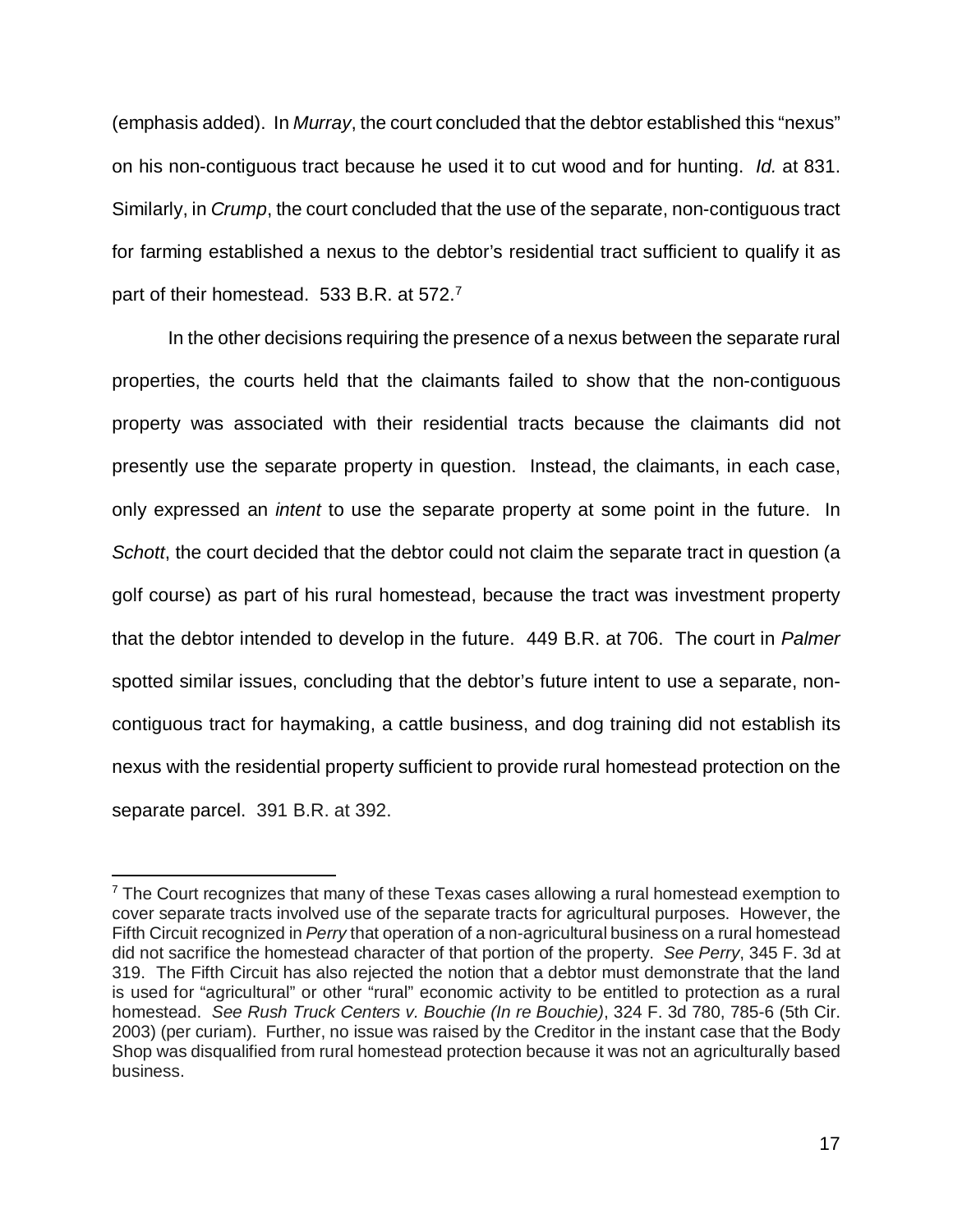#### **3.** *The Body Shop is Exempt Rural Homestead Property*

After carefully considering the relevant principles of Texas homestead law, the Court concludes that the Body Shop has been properly claimed by the Debtors as part of their exempt rural homestead. Although the Body Shop is located on a separate (noncontiguous) parcel from their rural Residence, the Texas Constitution and Texas Property Code expressly provide rural homestead protection for a non-contiguous parcel of land.

Under Texas law, rural homestead protection extends to both property where the family lives and to property where the claimant operates a business to support the family. Here, the Debtors' business, the Body Shop, is located on rural property. The Debtors actively work at the Body Shop and earn income necessary to support their family and their Residence. Moreover, the income earned by the Debtors from the Body Shop is not passive income; instead, the Debtors themselves consistently spend considerable time working at the Body Shop to earn their living.

Additionally, to the extent necessary, the Debtors have established a nexus between the Body Shop and their Residence sufficient to make the Body Shop part of their rural homestead. The Body Shop is actually used by the Debtors to repair and maintain household items, make improvements to the Residence, store equipment used at the Residence, and repair their personal cars. The Body Shop also has a shower, kitchen and other facilities used and normally associated with a home. In many ways, the Body Shop is as an extension of the Residence, akin to a garage, tool shed, or living quarters normally within the confines of a household.

Homesteads are "favorites of the law" in Texas, and courts liberally construe Texas homestead protections. The Debtors have established that their Body Shop, as well as